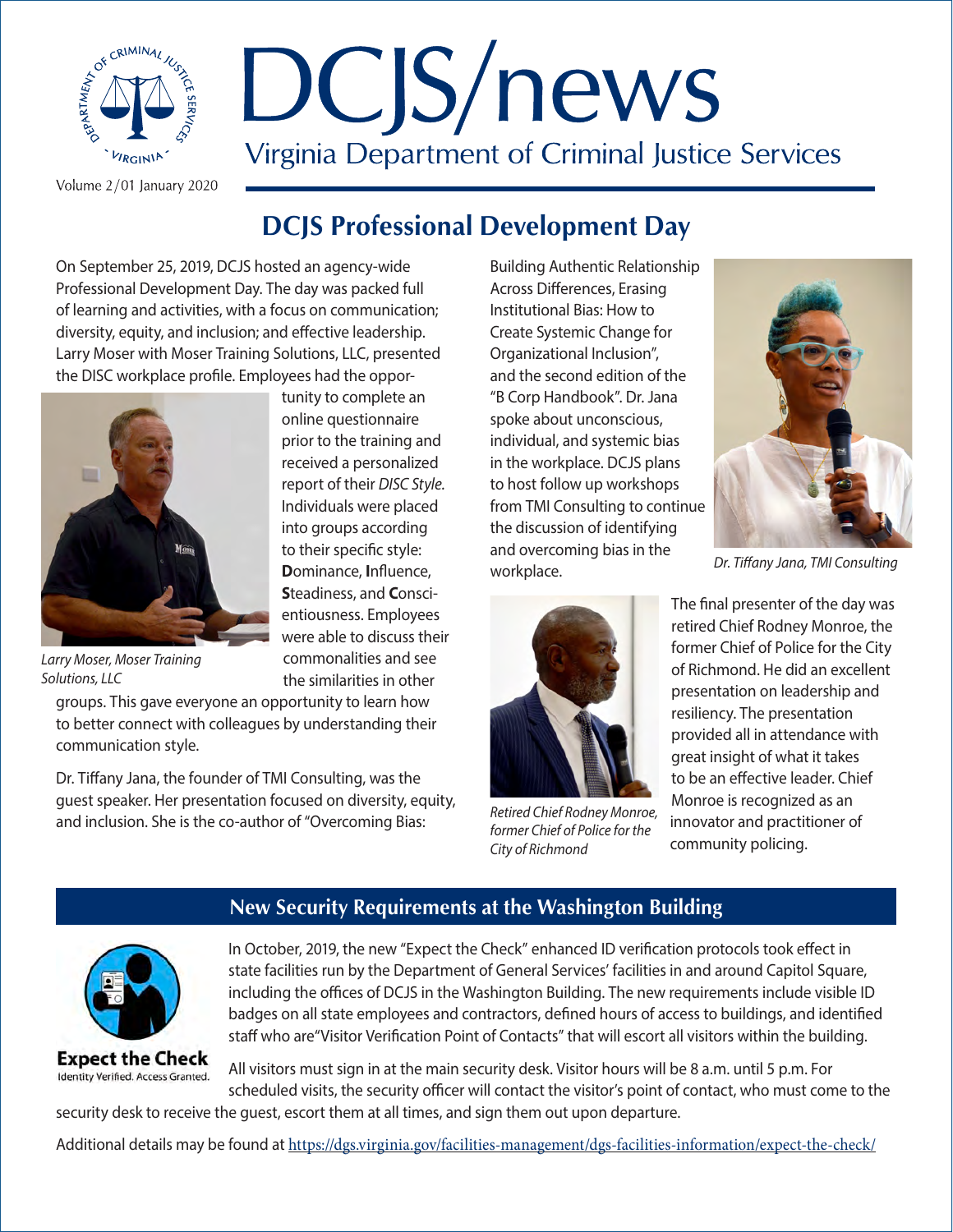### **Law Enforcement**



#### **DCJS Partners with VALEAC for 2019 Annual Conference**

The Virginia Law Enforcement Coalition (VALEAC) held its 19th Annual Accreditation Conference, from October 8–10, 2019, at the Double Tree by Hilton, in Charlottesville, Virginia. The conference is held annually to provide initial training and updates to those involved in the accreditation process for law enforcement agencies in the Commonwealth.



*Civilian Response and Casualty Care Course (CRCC) and ALERRT Civilian Response to Active Shooter Events (CRASE) training at the conference.*

This event provided training opportunities in relevant topics including recent legal updates, human trafficking enforcement initiatives, and other current "hotbed" topics. This year, participants were able to attend several sessions of Civilian Response and Casualty

Care Course (CRCC) and ALERRT Civilian Response to Active Shooter Events (CRASE) trainings, taught by DCJS Instructors and staff. The courses were well received by participants, and are expected to be included in future conferences.

During the conference the Virginia Law Enforcement Professional Standards Commission held its quarterly meeting. The following agencies received reaccreditation status:



- n Chesterfield County Police Department (Sixth Award)
- King George County Sheriff's Office (Fifth Award)
- York-Poquoson County Sheriff's Office (Fifth Award)
- n Clarke County Sheriff's Office (Third Award)
- Henry County Sheriff's Office (Third Award)

■ The College of William and Mary Police Department received the agency's Initial Award.

Secretary of Public Safety and Homeland Security Brian Moran spoke of the importance of the program and the arduous process which involves many moving parts which include bringing the administrative, operational, training, and personnel policies and practices of the department into compliance with the 190



*Chief Deputy Travis Sumption, Clarke County Sheriff's Office received the 2019 Commissioners Award for Assessor of the Year.* 

professional standards of the Commission. Secretary Moran thanked the award recipients for their commitment to law enforcement excellence and then made presentations to new Assessors, Senior Assessors, and Master Assessors.

Mr. Derrick Mays, DCJS Accreditation Program Manager, was presented with an Award of Excellence by VALEAC and VLEPSC for his dedication to the advancement of the accreditation program throughout the Commonwealth.



*Derrick Mays of DCJS received an Award of Excellence from VALEAC and VLEPSC.*

# **DCJS/news**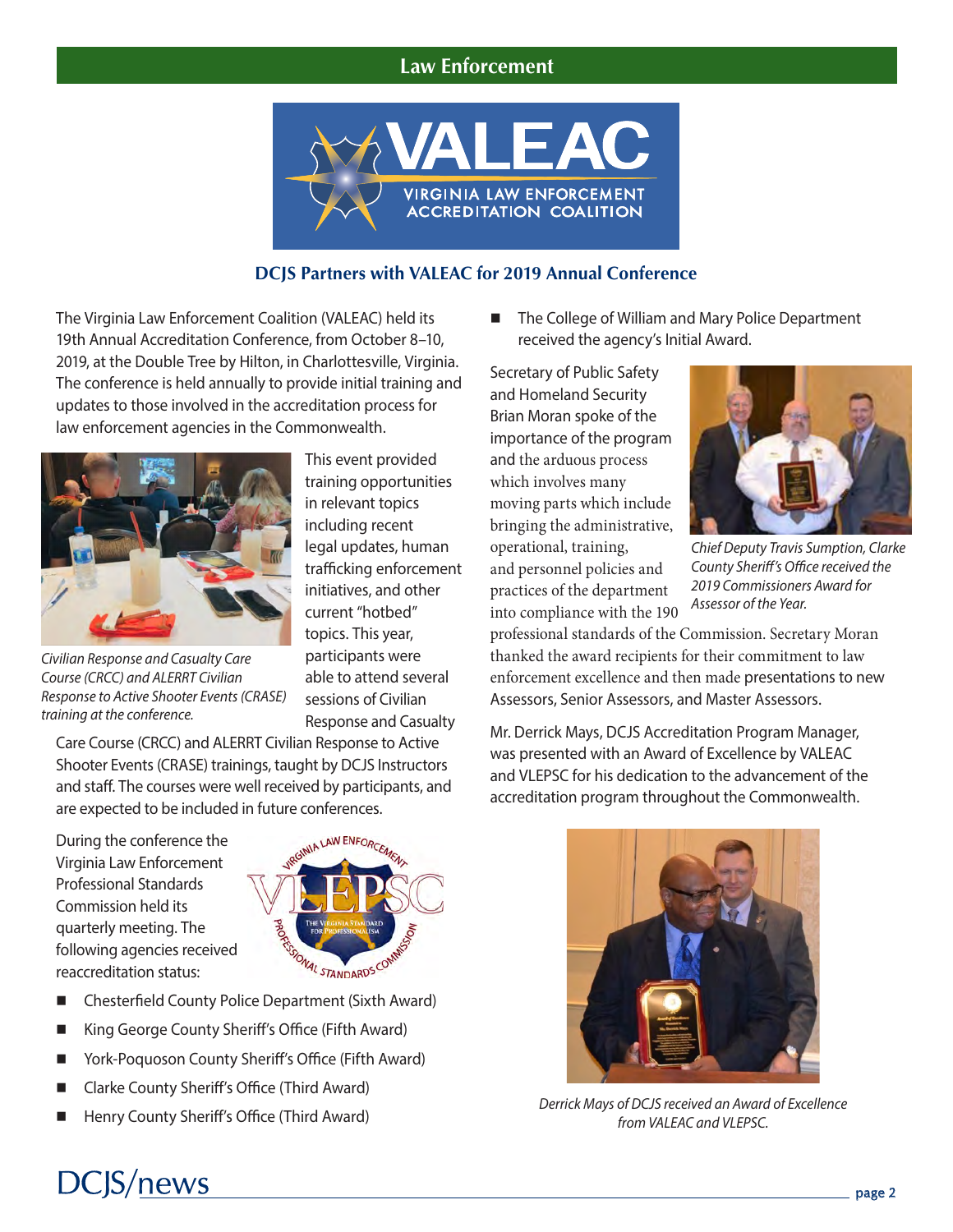# **Adult Services**

#### **Comprehensive Opioid Abuse Grant Program (COAP)**

In 2017, Virginia was awarded a Comprehensive Opioid Abuse Grant Program (COAP) Category 4: Statewide Planning, Coordination and Implementation Grant to accomplish two Goals:

Goal One: Develop a statewide plan to respond to the needs of individuals with Opioid Use Disorders (OUD) in the Criminal Justice System; and

Goal Two: Expand the use of alternatives to incarceration to engage individuals in

treatment and recovery, focusing on best practice models.

The Statewide Plan was developed after an analysis of findings from five regional Opioid Focused workshops. Based on the Sequential Intercept Model, each regional workshop identified gaps and opportunities, as well as priority areas of concern for each region. Approximately 150 individuals from across the Commonwealth participated in a workshop and participants included stakeholders representing local government agencies, behavioral health/substance use treatment providers, community services providers, criminal justice, courts, peer/recovery advocates, and others. Three overarching themes echoed across all five regions:

- 1. There is an immediate need for evidenced based treatment options for individuals with opioid use disorders who are involved in the criminal justice system;
- 2. There is an immediate need for more qualified staff to provide direct services to those in need of treatment in the criminal justice system; and
- 3. There is an immediate need for additional funding to support treatment and recovery for individuals who are indigent and uninsured.

It was also clear throughout the Commonwealth that some of the greatest need for services and supports existed across the last three intercepts of the Criminal Justice System: Intercept 3 (Jails/Prison, Courts), Intercept 4 (Re-Entry From Jails/State Prison), and Intercept 5 (Community Corrections and Community Support). All five regions also expressed the desire for more education around the science of addiction and Medication-Assisted Treatment (MAT), access to existing programs and resources, and opportunities to build bridges, learn from each other, and strengthen state and local networks.



**Addressing Opioid Use Disorder in Virginia's Criminal Justice System: Pathways to Treatment and Recovery** 

In response, a Statewide Training was held in Virginia Beach, Virginia, targeting individuals and stakeholders working to address opioid use disorders across the criminal justice system. The Training, "Addressing Opioid Use Disorder in Virginia's Criminal Justice System: Pathways to Treatment and Recovery" provided information on the Science of Addiction, MAT, and other Evidence Based Programs and approaches focusing on Intercepts 3, 4, & 5 of the criminal justice

system. Nearly 250 participants representing a broad range of stakeholder groups were in attendance. Participants included SUD service providers, corrections (prisons & jails), probation, criminal justice, peer support/recovery, and others.

Following the event, post evaluation results were overwhelmingly positive. Nearly 100% of respondents indicated they either *agreed* or *strongly agreed* when asked if the training met their expectations, if they could apply the knowledge learned, if their knowledge of Evidence Based Programs had increased, and if they intended to build relationships with others to address the needs of individuals with OUD in the criminal justice system.

#### **Grant Funds Awarded**

An RFP was released and the following programs were awarded grant funds to support programs targeting intercepts 3, 4, and 5. DCJS and DBHDS will be working alongside these programs, and others, to support the critical work taking place across the Commonwealth to address the needs of individuals with opioid use disorder in our criminal justice system.

- Alleghany Highlands CSB
- Loudoun County Community Corrections
- Mount Rogers CSB
- Richmond Behavioral Health Authority (RBHA)

#### *For more information about the COAP Program, please contact:*

*Ms. Leslie Egen, MPA –* DCJS Criminal Justice Policy Analyst, at [leslie.egen@dcjs.virginia.gov](mailto:leslie.egen%40dcjs.virginia.gov?subject=)

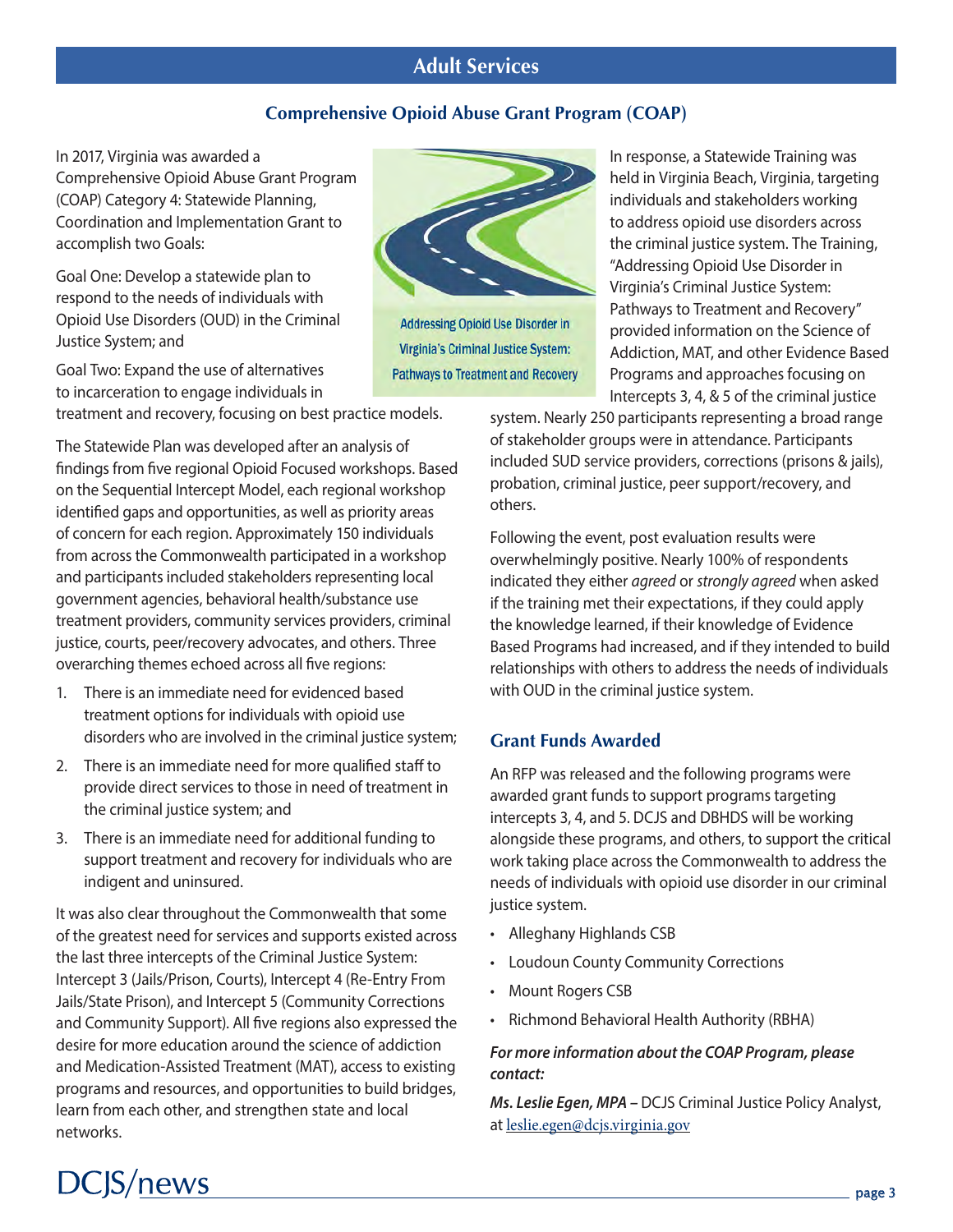# **Reaping the Rewards of Mentorship – The Virginia Management Fellows (VMF) Program**

Rob Mason, Manager for Customer Service and Criminal History in the DCJS Division of Licensure and Regulatory Services is one of ten mentors in the Commonwealth of Virginia to participate in the Governor's initiative called The Virginia Management Fellows (VMF) Program. He was nominated for the position in January 2017. The program is an initiative of the Commonwealth of Virginia developed with Virginia Tech to meet the state's needs for future leaders. The First Cohort of Virginia Management Fellows began in January 2018 and finished their rotations in January 2020. This program is comprehensive because it not only provides real world work experience for the Fellows, but it requires attendance at seminars; "lunch and learns"; self-study reading assignments; identification and solutions of real issues within their assigned agency; and the opportunity to design, fund, and implement a long-term service learning project of community benefit.

During his mentorship to the program, Rob has had the pleasure of serving on an advisory committee with other mentors and the program administrators. This committee has helped steer and shape the future of this initial cohort and future ones as well by implementing strategies designed to increase the employment opportunities for the Fellows. The hope is that by the end of the program, at least seven of the ten Fellows in this First Cohort are employed with the Commonwealth. DCJS was honored to have had three of these Fellows do a rotation at the agency.



*Conor O'Donnell*

Conor O'Donnell provided assistance in the area of customer service. His challenge was to evaluate the current way of doing things, and suggest how they could be done better to improve the overall customer service experience. One project he focused on was the Division of Licensure and Regulatory Services section of

the DCJS website. It was outdated and hard to navigate and became his main priority and his "real agency problem" to solve. Rob stated that "mentoring Conor was easy and rewarding because he is a great listener and strives for

excellence. Before he left, a new and improved section of the website that greatly improved the customer's experience was delivered to our constituents. Conor rotated to the Department of Conservation and Recreation for his next eight-month assignment, but we still keep in touch and see each other at VMF learning sessions." Conor is presently working as a Legislative Aide for Delegate Keam from Fairfax/Vienna for this General Assembly session.



Jacoby Harper was assigned to the Division of Licensure and Regulatory Services. He also worked in the Financial Services section where he was instrumental in gathering data and presenting findings for ARMICS, an audit tool aimed at strengthening the agency's internal control processes, and in the Grants Management section

*Jacoby Harper*

where he assisted with various components of the grant process. Jacoby is eager to learn and loves to work. He and Rob continue to meet routinely to discuss life and work, and Rob shares success strategies for both. Jacoby is currently working full-time at the Virginia Department of Conservation and Recreation.



*Jordan Burns*

Jordan Burns arrived at DCJS and was asked to look at all aspects of Finance and Administration including Procurement, the Forfeited Asset Sharing Program (FASP), and budget. He assisted the FASP with testing and implementing a new online system for user and administrative use. Jordan continually made helpful suggestions and was supportive,

innovative and instrumental in helping Finance to quickly develop a cross walk between the old budget structure and the new. Jordan is now employed full-time with the Virginia Department of Mines, Minerals and Energy in the Office of Planning and Policy.

For more information about the Virginia Management Fellows program, go to: [https://vmf.spia.vt.edu](https://vmf.spia.vt.edu/)

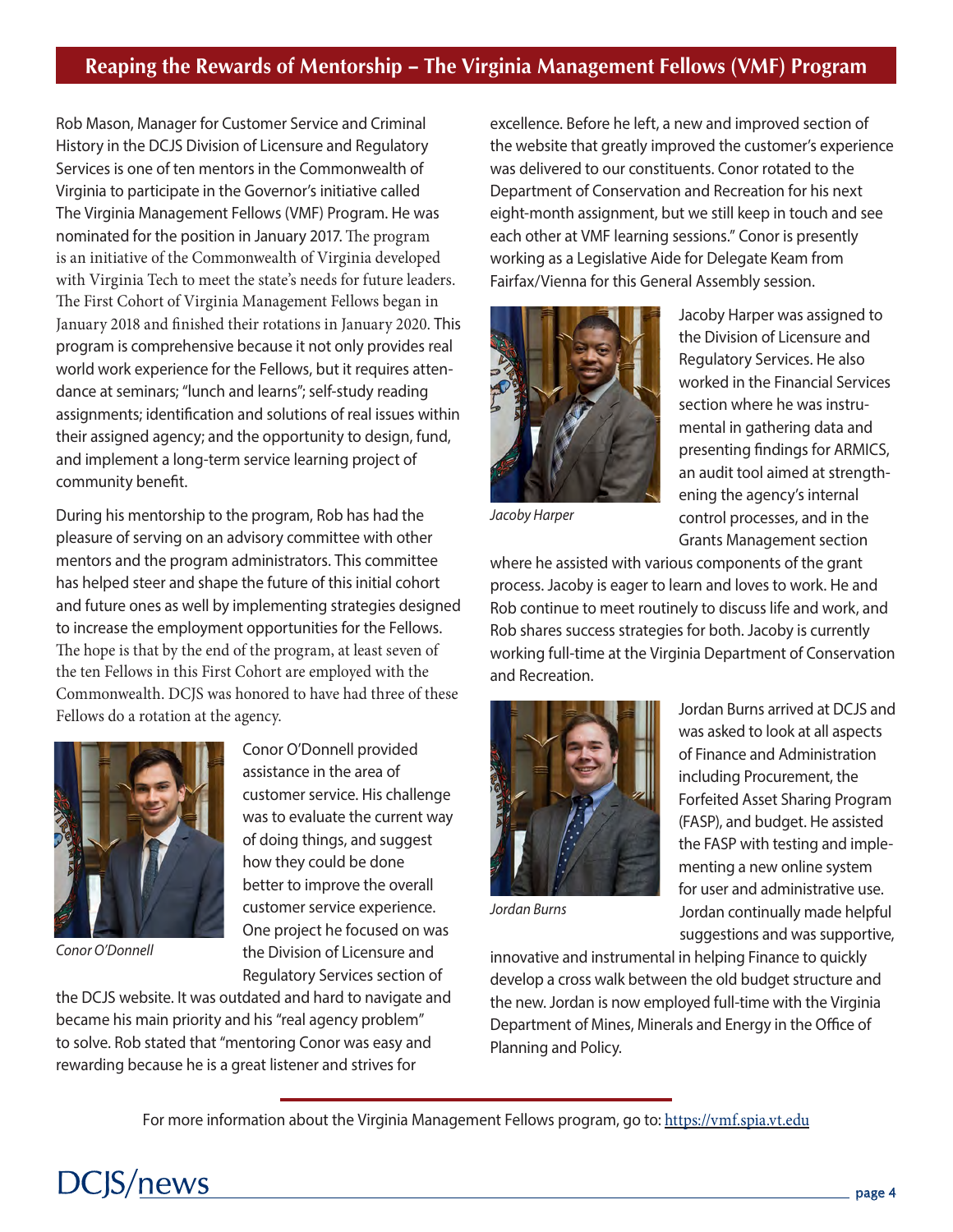#### **2019 National Threat Assessment Conference for Educational Institutions**

The 2019 National Threat Assessment Conference for Educational Institutions was held on November 4–6, 2019, in Richmond, Virginia. Governor Ralph Northam and Secretary of Public Safety and Homeland Security Brian Moran opened the conference and set the stage for nationally renowned subject matter experts in the field of threat assessment including Kristina Anderson, Virginia Tech survivor and founder of the Koshka Foundation for Safe Schools, and Lina Alathari, Chief of the National Threat Assessment Center. Secretary of Education Atif Qarni and Superintendent of Public Instruction Dr. James Lane offered remarks, followed by a presentation on the findings of the Marjory Stoneman Douglas Public Safety Commission. The conference closed with a discussion of community-based, multi-disciplinary threat assessment teams and an in-depth look at the prosecution of the Aurora, Colorado mass shooting.

During the conference, participants had the opportunity to learn and network alongside colleagues from Virginia and 34 other states, D.C., Guam, and Australia, and benefited greatly from doing so, as evidenced by a sampling of the evaluation comments:

*"This was a very timely, needed and informative conference. I was able to network and make connections that will be mutually beneficial...even an international connection."*



*Presenter Special Agent John Wyman, Federal Bureau of Investigation (FBI), Behavioral Analysis Unit.*

*"Although the material was extremely "heavy", the speakers were excellent and delivered a constructive message. I came away understanding what we are doing well at our university and what we need to improve upon. I also have a broader understanding and perspective of the threat assessment process."* 

*"The Louisiana Governor's Office of Homeland Security and Emergency Preparedness greatly appreciates the high level of professionalism displayed throughout the conference!"*

*"This truly is the best organized, most powerful conference I have ever attended in over 30 years."*

# *Upcoming VCSCS Conferences*

#### **Campus Safety and Violence Prevention Forum**

The 2020 Campus Safety and Violence Prevention Forum will be held March 9–12, 2020, in Hampton, Virginia. The forum brings together experts in the field of violence prevention, campus sexual assault, the Clery Act, Title IX, threat assessment, intimate partner violence, stalking, and mental health to discuss the latest research, policies, legal challenges, interdisciplinary cooperation, and reporting issues. Structured to encourage a cross-disciplinary approach to these complex campus and community public health issues, attendees have significant opportunities to share expertise and resources with colleagues from across the country.

**DCJS/news** 

#### **20th Anniversary of the Virginia School Safety Training Forum**

This year marks the 20<sup>th</sup> anniversary of Virginia's School Safety Training Forum. The 2020 School Safety Training Forum will be held July 28–30, 2020, in Hampton, Virginia. The event features engaging keynote speakers and useful workshops for as many as 1000 participants in the fields of law enforcement, school security, PreK-12 administration and counseling, and others with an interest in school safety. Participants hear from local, state, and national experts on a multitude of topics related to school safety including youth drug abuse trends and prevention, mental health and wellness, legal issues that impact schools, developing a positive school climate, and emergency planning.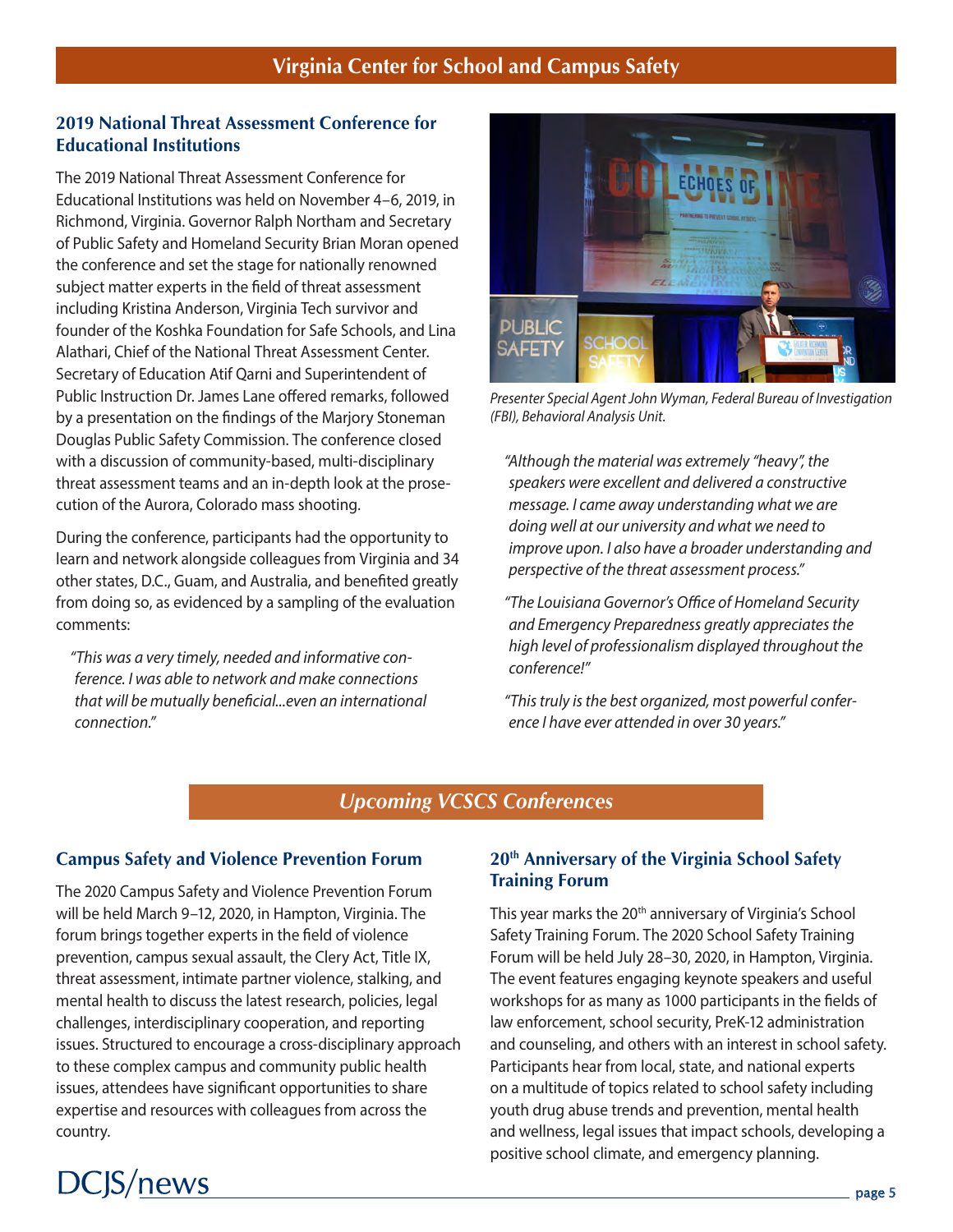#### **Grants**

#### **Grants Management Section Overview**

The Grants Management section at DCJS is the State Administering Agent (SAA) for the Commonwealth of Virginia. This section distributes both federal and state funding to localities, state agencies, and nonprofit organizations in the areas of Adult Services/Corrections, Juvenile Justice, Victims Services, and Law Enforcement. This "Team of 10," performs a thorough evaluation and extensive review of all submitted grant applications for over 24 active programs, provides documents to the Grants Committee and Criminal Justice Services Board, disseminates formal award packages, responds directly to subgrantee inquiries, process all voucher requests and administrative data, and ensures grantee compliance.

In Fiscal Year 2019, DCJS awarded over \$43 million in federal funds, over \$36 million in general funds, and over \$9 million in special funds to support initiatives across the Commonwealth of Virginia. The funding, from federal and state sources supported over 750 grants.

DCJS typically publishes solicitations to the DCJS website twice a year; spring and fall. The Fall 2019 awards season produced a total of 209 awards. Specifically, \$8.79 million was awarded to support law enforcement and community-based criminal justice programs. DCJS awarded \$719,230 to four localities to continue combating the opioid crisis in Virginia. Additionally, \$3,769,370 in federal funds were awarded from the Edward Byrne Justice Assistance Grant (Byrne JAG) program to support many equipment needs and initiatives.

For more information on the Grants Administration, visit the DCJS website at [www.dcjs.virginia.gov/grants](https://www.dcjs.virginia.gov/grants).



**New Section Members**

**Kimberly Owens-Burroughs** is a Grant Support Specialist and receives and reviews incoming subgrant materials for accuracy, completeness and compliance with policy and procedure guidelines. She

assists in managing the agency's grant compliance activities. Issues grant awards and compliance materials, approves Budget Amendment Requests, and applies knowledge of accounting functions and principles to process account payables and account receivables financial transactions in the Cardinal system. She provides technical assistance and responds to general grants administration questions for the following programs: Court Appointed Special Advocate, Violence Against Women's Act, Domestic Violence Victims Fund, Victim Witness, Victim Witness General Fund, Sexual Assault Services Program, Victim Services Grant Program, and School-based Victim Services.



**Carter "Will" Abbott** is the Grant Fiscal Monitor. He assists with monitoring, auditing, and reviewing agency grants to determine if program requirements are in compliance with federal and state policies and

regulations. He also works with grantees to ensure that they are in compliance with all fiscal requirements of their awards.

#### *Upcoming Grant Opportunities:*

**Residential Substance Abuse Treatment (RSAT) for Prisoners Medication-Assisted Treatment FY 2021** Application Due: .........................Friday, March 6, 2020 by 5:00 pm

**2020 Juvenile Justice System Improvement Title II Grant** Application Due: ......................Monday, March 9, 2020 by 5:00 pm

**(FY 2021) Comprehensive Community Corrections Act (CCCA) and Pretrial**  Application Due: .......................Friday, March 13, 2020 by 5:00 pm

# **DCJS/news**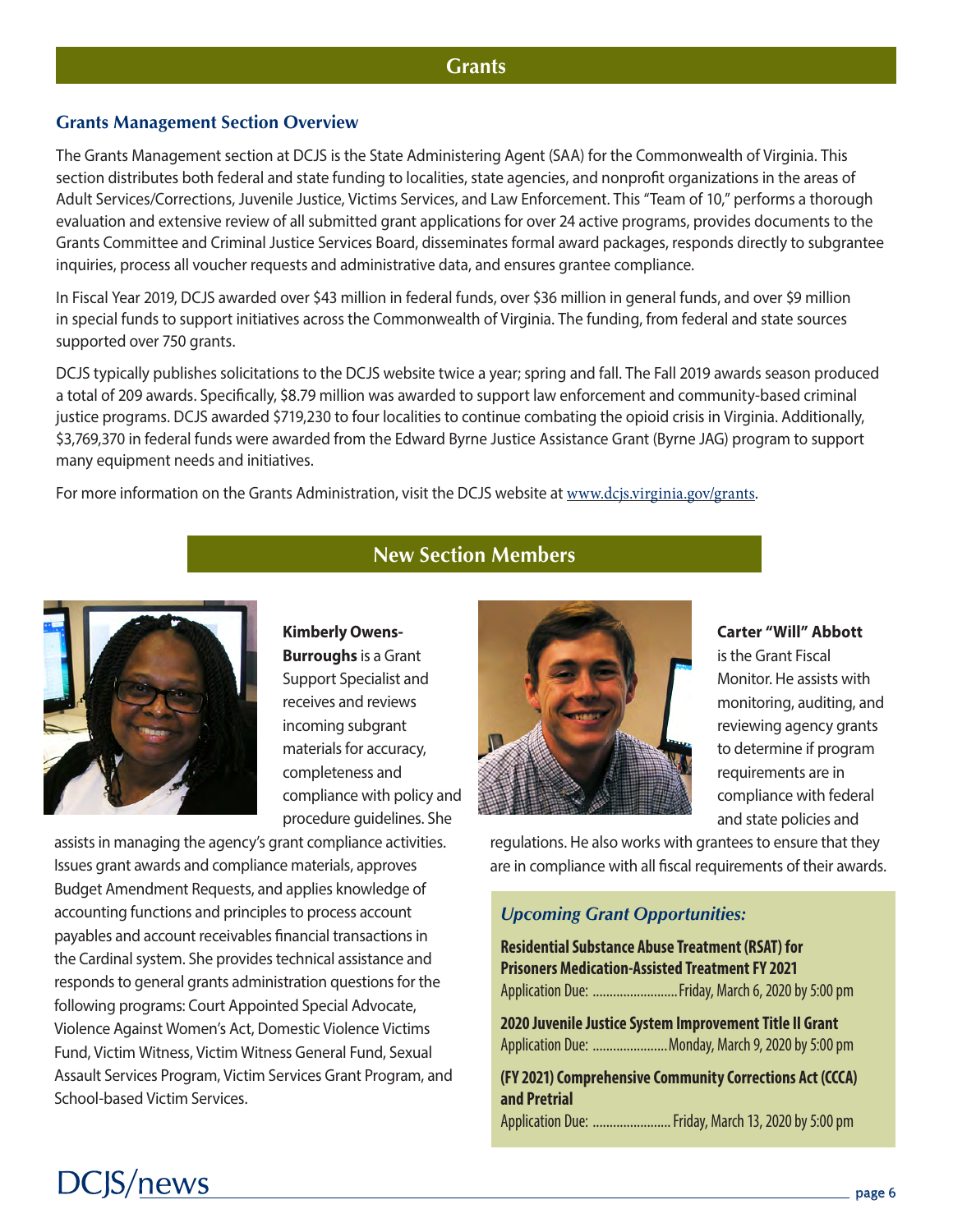# **Victims Services**

The Victims Services Grant Monitoring Team is always dedicated to providing an integrated and strategic approach to training and technical assistance. With the start of a new fiscal year, they worked hard to assist in the budget approval process and to help acclimate new sub-recipients to agency policies, federal regulations, and grant guidelines. DCJS, as the awarding agency, ensured that all requests were allowable, reasonable, and essential for the provision of direct services to victims of crime.

In response to feedback from the field, the team created a Grant Development Resource page on the DCJS website that includes information on all Victims Services grants, a monitor assignment list, links to federal financial resources (such as the VOCA Rule and DOJ Financial Guide), and sample forms to assist in preparing for on-site monitoring. Future funding requires DCJS to demonstrate that it is addressing crime within communities and providing services to crime victims and these resources will assist in that effort. For more information on Victims Services grants, guidelines, or additional resources please visit: [www.dcjs.virginia.gov/](https://www.dcjs.virginia.gov/victims-services/grants) [victims-services/grants](https://www.dcjs.virginia.gov/victims-services/grants).

The Victims Services Grant Monitoring Team recently completed the award process for two grants through the Federal Violence Against Women Act (VAWA) funding source: STOP (Services, Training, Officers, Prosecution) and SASP (Sexual Assault Services Program). The STOP grant program is known as VSTOP in Virginia and is guided by the VSTOP State Planning Team. Approximately \$3.5 million is allocated to Virginia each year through a formula grant from the Office on Violence Against Women at the U.S. Department of Justice. These funds enable DCJS to fund over 100 projects throughout Virginia to address issues of domestic and sexual violence, dating violence, and stalking. The second year of the VSTOP three-year grant cycle began January 1, 2020, and all currently funded programs will be level-funded. VSTOP-funded programs should have received grant award packages and are encouraged to carefully review the special conditions.

Funding through SASP supports rape crisis centers and other nonprofit, nongovernmental organizations or tribal programs that provide core services, direct intervention, and related assistance to victims of sexual assault. Through the most recent SASP grant process, DCJS awarded nearly \$475,000 to 19 sexual assault services programs.

**DCJS/news** 

The DCJS Victims Services team continues to help coordinate training and technical assistance efforts offered to sexual and domestic violence agencies (SDVA) through a statewide initiative called the Underserved Populations Learning Collaborative (UPLC). The UPLC is in its 16th month, and is staffed and coordinated by DCJS, the Virginia Department of Social Services, and the Virginia Sexual and Domestic Violence Action Alliance. There are 20 SDVA that have volunteered to be a part of this project through which they examine current service delivery; identify service gaps related to underserved, inadequately served, and unserved victims; and develop and implement solutions to improve assistance to these communities. These agencies will complete the UPLC project in the spring, and then the UPLC host agencies will start anew with another cohort of SDVA participants.

# **#VBSTRONG**

Victims Services' Violence Against Women Act Program Administrator, Julia Fuller-Wilson, continues to coordinate the Virginia Crisis Response Team (CRT) and their response to the May mass shooting in Virginia Beach. As of October 31, 2019, the total Virginia Beach response by the CRT has included 55 crisis responders and 2,112 direct service response hours. At the end of October, the Virginia Beach Strong Resiliency Center opened, so our state crisis response efforts will gradually be reduced. DCJS is proud of the Virginia CRT and the amazing job they've done to assist the Virginia Beach community.

#### During the *"Envision: Creating Paths of Resiliency for Underserved Domestic Violence Survivors"*

conference, attendees were able to participate in an interactive art project, the Envision Board. The board had 20 pegs with personal traits and characteristics such as brave, introvert,



*Envision Board*

optimist, urban, and stoic. The participants were asked to choose a color of thread to represent them on the board. They then wrapped the thread around all the pegs with descriptors that represented them as an individual. The resulting art work represents the shared intersections of our attendees, and highlights the beauty in our differences.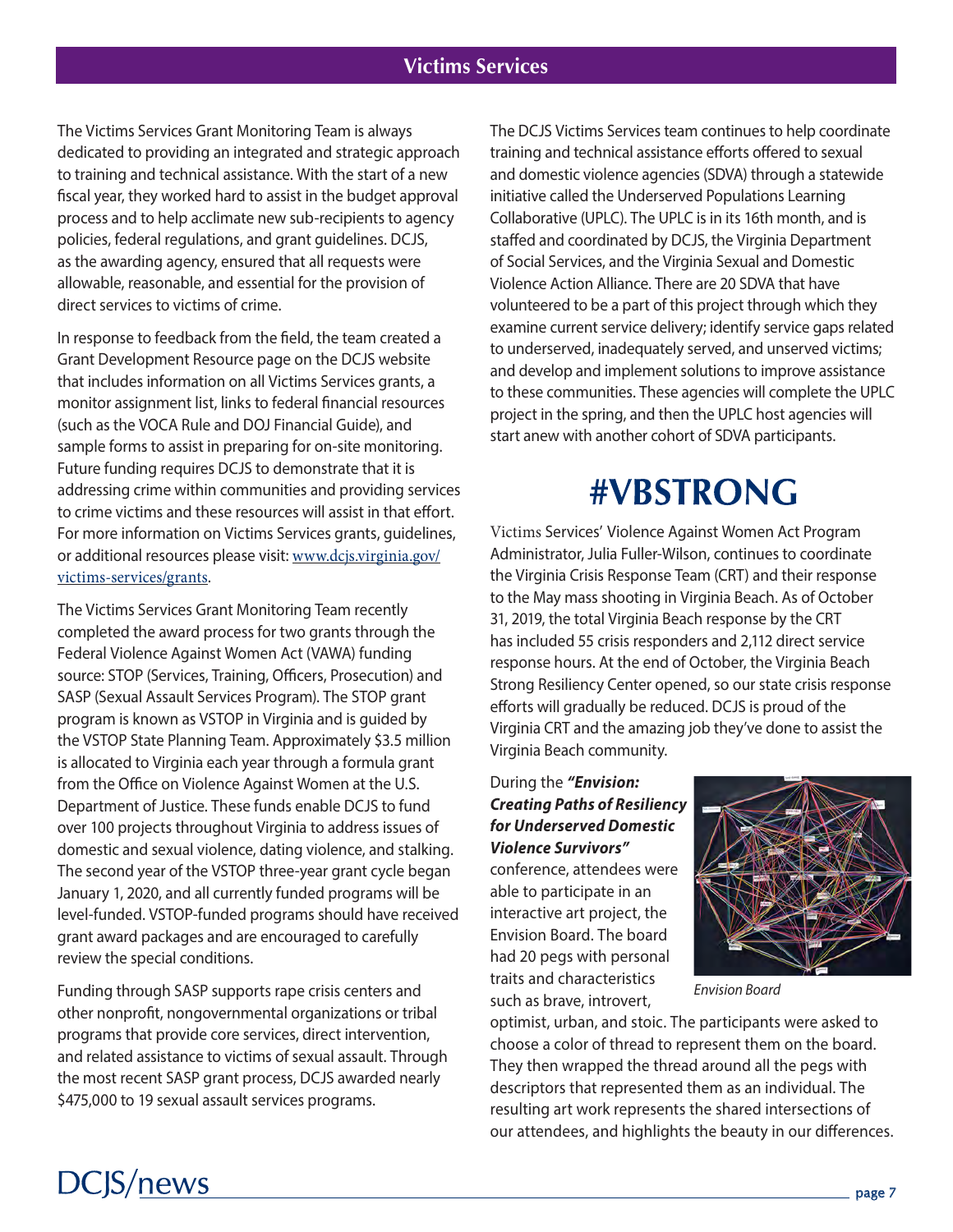#### **Racial and Ethnic Disparities**

Often times we hear the term racial and ethnic disparities specifically in the context of reducing or eliminating the disparities in our juvenile justice system. These disparities exist when members of a racial or ethnic group are represented at each decision point in greater proportion than one would expect based on the proportion in the population that they represent. These disparities show up at each key decision point, whether it is the decision to file charges against a child or in the courtroom at arraignment. Over the years, there have been major efforts to address these disparities, with the implementation of standardized risk assessments, the reduction of over reliance on secure detention and creating more opportunities for diversion services statewide. Nevertheless, with all the system improvements, we still have youth of color overly represented at each key decision point. Untangling these reasons behind the disparities is an important part of the work we do at DCJS. Exploring these disparities calls for courageous conversations among ourselves and with our system partners, examining structural racism and tackling implicit bias.

Youth of color are overrepresented at nearly every point of contact with the juvenile justice system—and the finding is disturbingly persistent over time. Youth of color are more likely to be incarcerated and to serve more time than white youth, even when they are charged with the same category of offense. Whether these stark differences are the result of biases in decision-making, or social or economic differences that are merely correlated with race and ethnicity, they are all unacceptable.

The federal Juvenile Justice and Delinquency Prevention (JJDP) Act has required states to assess whether disproportionality exists at key decision points in the juvenile justice system, and where it is found to exist, take steps to reduce it. Historically referred to as Disproportionate Minority Contact (DMC), the Juvenile Justice Reform Act of 2018 (JJRA), which reauthorized the JJDP Act, amended the language and now requires states to reduce Racial and Ethnic Disparities (RED).

The reauthorization provides long-awaited updates to the Act and its core protections, and reflects the new knowledge that has developed in the field. The JJRA indicates that nationwide youth of color are disproportionately over-represented and subject to more punitive sanctions than similarly charged or situated white youth at all levels of the juvenile justice system.

The JJDP Act defines "racial and ethnic disparities" as "minority youth populations [being] involved at a decision point in the juvenile justice system at disproportionately higher rates than non-minority youth." The JJRA adds the term "ethnicity" alongside references to race in the Act, signifying that officials now must consider both race and ethnicity in efforts to reduce disparities. The JJDP Act now requires that state plans provide assurances that youth in the juvenile justice system are treated equitably on the basis of ethnicity.

#### **What are the Key Decision Points?**

- Juvenile Arrest
- Juvenile court intake
- Pretrial Detention
- Disposition or sentencing
- **Probation**
- Placement in a juvenile corrections assessment center
- Community reentry

One of the offenses most subject to discretion is disorderly conduct. According to the Virginia Department of Juvenile Justice, between FY 2014 and FY 2018, out of all juvenile intake complaints, black youth were disproportionately taken to intake for disorderly conduct complaints (65.9% vs 44.8%) compared to white youth.

Reducing disproportionality in the juvenile justice system has been identified as an ongoing priority in Virginia for many years. Recent activities include:

- In collaboration with Departments of Juvenile Justice, Education, and Social Services, DCJS participated as a team and attended the Georgetown Center for Juvenile Justice Reform Certificate Program "Reducing Racial and Ethnic Disparities in Juvenile Justice." The team continues to refine the details of its Capstone Project.
- Provide technical assistance statewide and to jurisdictions to review data, policies, and procedures that may be driving disproportionality and disparities in the juvenile justice system as identified.
- Contract with a consultant organization for equity coordination work. This work has included a number of deliverables, including training in implicit bias, and the development of a RED website which houses resources.
- Provide funding for eligible sub-grantee projects demonstrating compliance and progress with their grant

*Continued on page 9*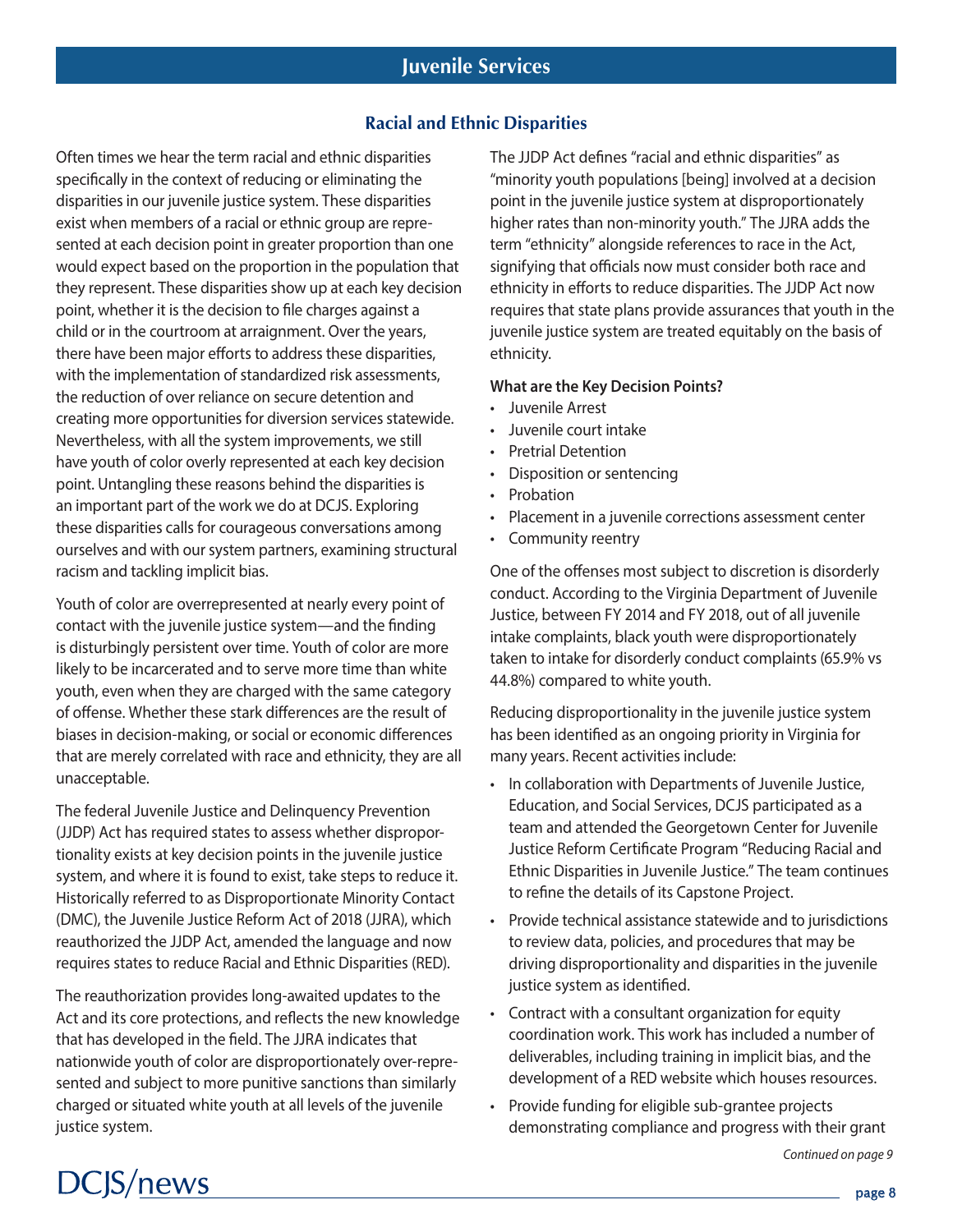## **Computer Services**

The Computer Services section has been hard at work keeping the systems and infrastructure at DCJS running efficiently. They are in the process of decommissioning several old databases that are no longer in use. The current web server is approaching its end of life, and preparations are being made to replace it. They are also in the process of developing a new Helpdesk ticketing system. This will introduce several new features and have significant enhancements for the users. Stay tuned for a release date.

If you haven't heard, Microsoft will be ending support for Windows 7 in January of 2020. In preparation for this, they have been working with VITA to ensure that all of the DCJS computers are migrated to Windows 10. This is a necessary process to keep systems secure and up to date.

DCJS is actively looking for a vendor to replace the current GMIS system. The new system will be called OGMS (Online Grants Management System). After defining a list of requirements with the project team, an RFP was created and released. With the help of VITA, this was determined to be a statewide contract so that any state agency could buy off of once a contract is in place. We had six responses to our RFP and have narrowed down the list to two. We are requesting one last demo before we determine the finalist. Once we see the two systems one more time, we will re-evaluate and determine whom we will negotiate a contract with.

## **Criminal Justice Research Center**

James McDonough (Jim) was elected President of the JRSA Executive Committee at the November 2019 National Conference of the Association of State Uniform Crime Reporting Programs (ASUCRP) and the Justice Research and Statistics Association (JRSA).

The Justice Research and Statistics Association is a national nonprofit organization based in Washington, DC dedicated to using nonpartisan research and analysis to inform criminal and juvenile justice decision-making. It is comprised of a network of researchers and practitioners throughout government, academia, and the justice community. The core of the network are the directors of the state Statistical Analysis Centers (SACs), which are units or agencies in state government that use information from all components of the criminal justice system to conduct objective analyses informing policy and practice at the state and local levels. Many SACs are located in State Administrative Agencies such as DCJS (the DCJS Criminal Justice Research Center is Virginia's SAC), while others are located in the offices

of the attorney general, state law enforcement, state public safety departments, and universities.

JRSA assists the state SACs and other JRSA members with technical assistance, training, and networking with SACs in other states to share information on criminal justice research and



*Jim McDonough, Manager of the DCJS Criminal Justice Research Center*

practice going on in federal and state agencies and academia. Jim previously served two-years as Vice-President of JRSA's Executive Committee.

#### **Juvenile Services** *(Continued from page 8)*

objectives. The Virginia Department of Criminal Justice Services made federal funds through a competitive grant process available to localities for planning or implementation of data-driven and evidence-based programs to reduce Racial and Ethnic Disparities (RED), in Virginia's juvenile justice system. New funding was awarded to support two new projects in Loudoun County and the

**CIS/news** 

City of Richmond, and there are five localities receiving continuation funding for efforts that address disproportionate discipline in schools.

Please contact Greg Hopkins at (804) 692-0977 or [gregory.](mailto:gregory.hopkins%40dcjs.virginia.gov?subject=) [hopkins@dcjs.virginia.gov](mailto:gregory.hopkins%40dcjs.virginia.gov?subject=) for more information about reducing racial and ethnic disparities in the juvenile justice system.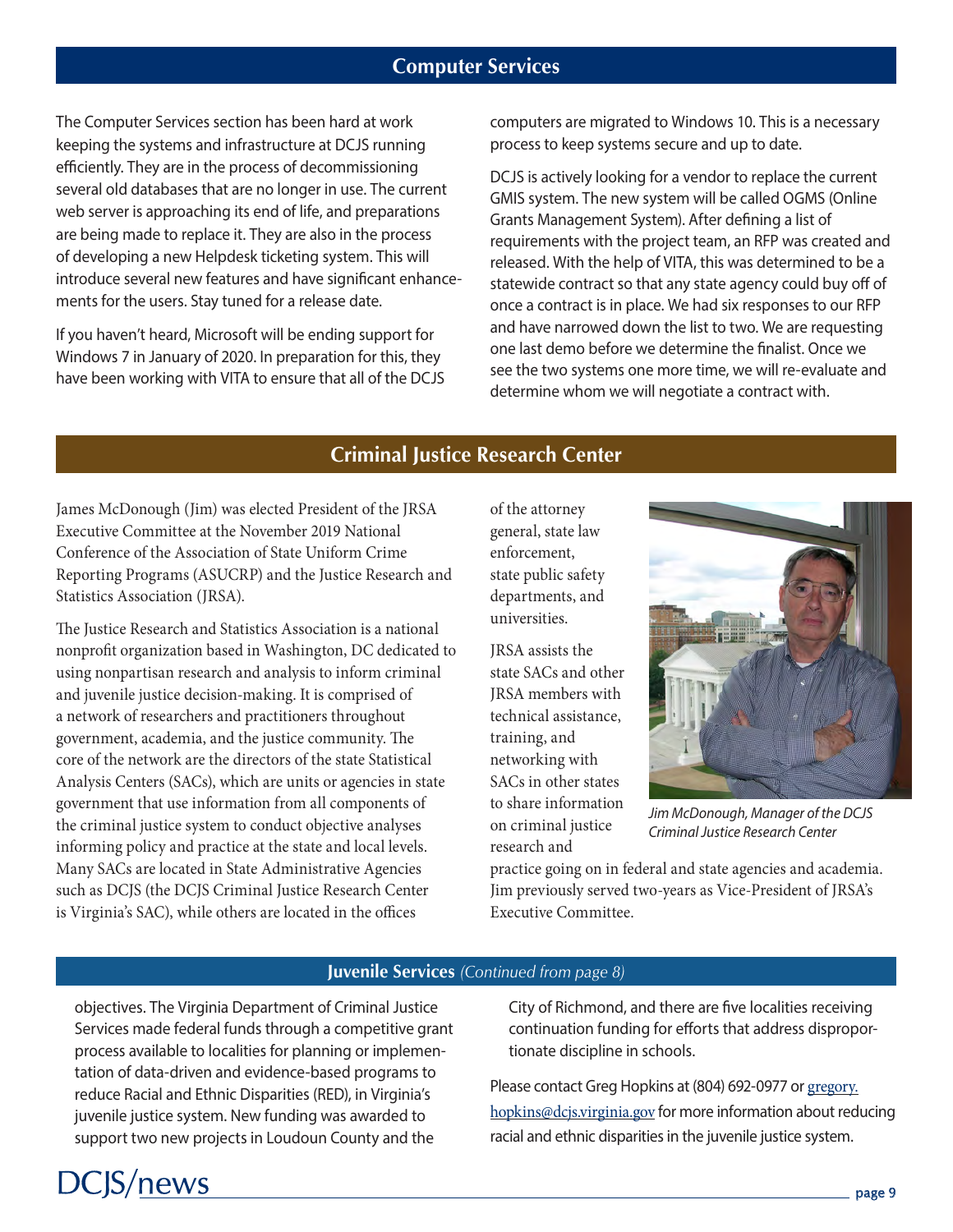## **Law Enforcement – Field Inspections and Audits**



*DCJS Division of Law Enforcement Field Representative Terry Montgomery*

Averett University is working in partnership with the DCJS certified regional criminal justice training academies pursuing a mandate to increase educational access, options, and opportunities for criminal justice practitioners. At the Regional Criminal Justice Academies Partnership Luncheon sponsored by Averett, DCJS Division of Law Enforcement Field Representative Terry Montgomery spoke on the changes in criminal justice training standards throughout the years.

The 2019 Sheriffs' elections produced 24 new sheriffs.Congratulations to the following newly elected sheriffs:

- Accomack County Sheriff-Elect W. Todd Wessells
- Albemarle County Sheriff-Elect Chan R. Bryant
- Appomattox County Sheriff-Elect Donald D. Simpson
- Bedford County Sheriff-Elect Mike W. Miller
- Botetourt County Sheriff-Elect Matthew T. Ward
- Buchanan County Sheriff-Elect John C. McClanahan
- Campbell County Sheriff-Elect Whit W. Clark III
- Carroll County Sheriff-Elect Keven A. Kemp
- Charlotte County Sheriff-Elect Royal S. Freeman
- Dickenson County Sheriff-Elect Jeremy D. Fleming
- Goochland County Sheriff-Elect Steven Ned Creasey
- Henrico County Sheriff-Elect Alisa A. Gregory
- King George County Sheriff-Elect Chris A. Giles
- Louisa County Sheriff-Elect Donald A. "Donnie" Lowe
- Northumberland County Sheriff-Elect Johnny A. Beauchamp
- Nottoway County Sheriff-Elect Robert L. Jones
- Prince Edward County Sheriff-Elect L. A. "Tony" Epps
- Rockbridge County G. Steven Funkhouser
- Scott County Jeff B. Edds
- Southampton County Sheriff-Elect Josh A. Wyche Sr.
- Warren County Sheriff-Elect Mark A. Butler
- Washington County Sheriff-Elect R. Blake Andis
- Williamsburg-James City County Sheriff-Elect David J. Harden
- Wise County E. Grant Kilgore